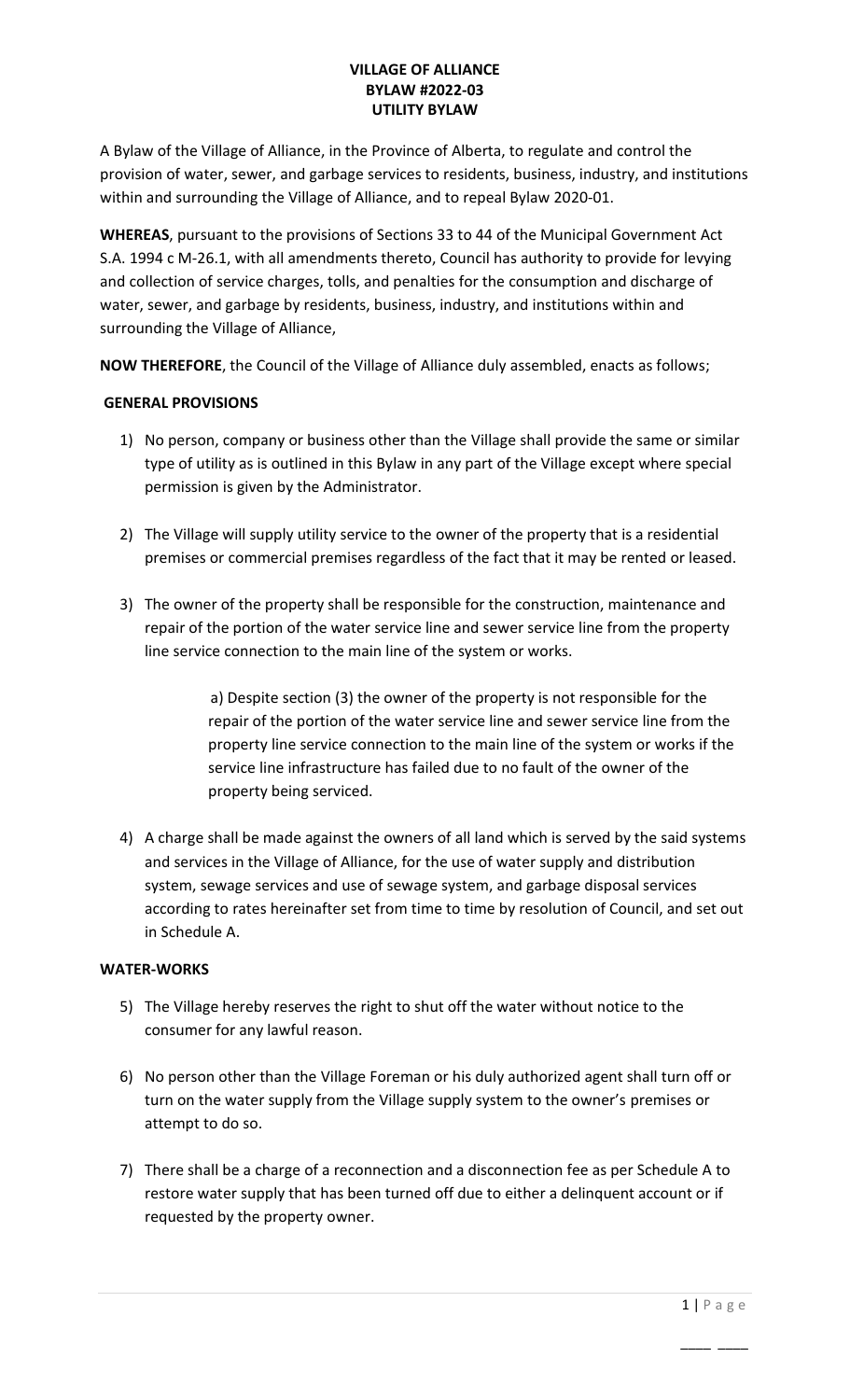- 8) No person shall have any claim for compensation or damages resulting from the Village shutting off the water without notice, or from the failure of the water supply from any cause whatsoever.
- 9) The Village shall have the right to restrict or ration the amount of water used during periods of heavy demand, upon 24 hours' notice conditions permitting, or interrupt the service for necessary maintenance, repairs, or fire-fighting, or any other possible emergencies.

### **METERS**

- 10) All users of the water service must allow the Village to install a water meter in a suitable place on the owner's premises. The Village is responsible for the cost of the meter and basic installation.
- 11) The Village or its' duly authorized agent shall have the right to enter the premises at periodic intervals;
	- a. For the purpose of conducting sampling tests, inspections, repairs, or remote readings or the installations, inspections, repairing or replacing of water Meters or any equipment associated with the distribution or retrieval of water within a rate payer's property within the Village.
	- b. The Foreman or an authorized Designate for that purpose shall have free access to all parts of the premises in which water is distributed to and/or is serviced by a sewer.
	- c. If entry by the Foreman or an authorized Designate is refused by the owner or occupant, the Bylaw Enforcer will be notified and will accompany the Foreman on the next attempt of entry, cost for including the Bylaw Enforcer will be applied to the owner of the property. If the occupant refuses entry again, a violation ticket will be issued in the amount of \$100.00.
- 12) Water meters shall at all times remain the property of the Village of Alliance.
- 13) Only the Village's duly authorized agent shall be allowed to adjust the water meter in any way.
- 14) The user shall not allow any other person at any time to tamper with or interfere with the water meter.
- 15) Any damage to the said water meter shall be paid for by the owner of the property receiving the water services, on the basis of costs required plus labor charges.
- 16) Should any person claim a meter is not working properly and is over reading; said person shall deposit with the Village the sum as stated in the Schedule A. The meter will then be removed from service and receive testing.
	- a. Any meter which meets the requirements shall be considered adequate, and the said person shall forfeit the deposit to the Village to cover costs of removal and test of said meter.
	- b. If a meter is found to be inaccurate, the accounts based upon the reading of that meter for the maximum of six (6) monthly bills preceding the date of such test shall be corrected in proportion to the error of the meter in excess of the above limits and the customer shall pay or shall be refunded payment.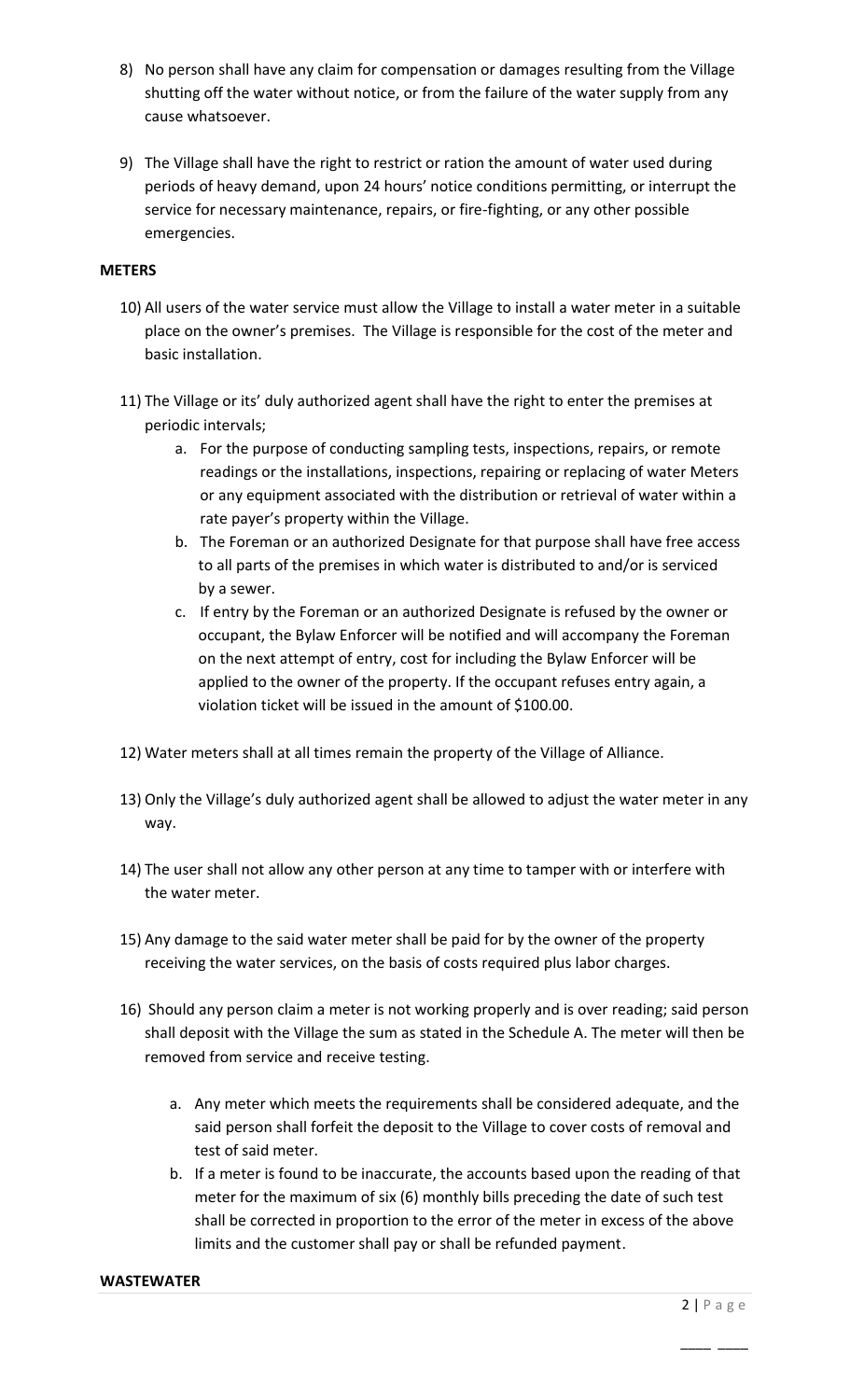- 17) No person except authorized employees of the Village shall make any connection or contact whatsoever with any of the public pipes or mains in the public thoroughfares of the Village unless authorized by the Director of Public Works.
- 18) Use and Protection of Sanitary Sewer System
	- a. No person shall throw, deposit or leave in/or upon any village sanitary sewer, or any trap basin, grating, manhole or other appurtenance of any village sanitary sewer, any butcher's offal, dairy waste, slaughterhouse waste, food processing waste, animal waste, organic garbage, litter, manure, rubbish, sweepings, sticks, stones, bricks, earth, gravel, dirt, mud, hay, straw, twigs, leaves, papers, cinders, ashes, rags or refuse matter of any kind, except human excrement, the necessary closet paper, and waste water properly discharged through a house sewer into a village sanitary sewer.
	- b. No person shall permit to be discharged into any sanitary sewer system and/or around the sanitary sewer any chemical refuse, or other trade waste, or any waste stream, condensing water, heated water, or other liquids of a higher temperature than seventy five (75) degrees Celsius or any other refuse matter of any kind not specifically listed.
	- c. No person shall make, or cause to be made, any connection with any Village sanitary sewer, house drain or appurtenance thereof, for the purpose of conveying, or which may convey, into the same any inflammable or explosive material, storm water, roof drainage, cistern or tank overflow, condensing or cooling water, or water from sump pit.
	- d. No person shall discharge the contents of any privy vault, manure pit or cesspools, directly or indirectly, into any village sanitary sewer or house drain connected therewith.
	- e. No person shall turn, lift, remove, raise or tamper with the cover of any manhole, ventilator or other appurtenance of any village sanitary sewer, except duly authorized employees of the Village.
	- f. No person shall cut, break, pierce, or tap any village sanitary sewer or appurtenance thereof, or introduce any pipe, tube, trough, or conduit into any town sanitary sewer, except duly authorized employees of the Village.
	- g. No person shall interfere with the free discharge of any village sanitary sewer, or part thereof, or do any act or thing which may impede or obstruct the flow or clog up any village sanitary sewer or appurtenance thereof.

# **DISCONNECTION/RECONNECTION**

- 19) A consumer shall pay a disconnection service charge as per Schedule A, which may be added to his/her account for any service call which is made for the purpose of discontinuing a utility service or at the owner's request, for whatever reason, to have services discontinued.
- 20) Where a service call is made for the purpose of restoring services, a reconnection service charge as per Schedule A will be added to the consumer's account where utility services were previously discontinued.
- 21) Having a service disconnected does not cancel the monthly utility infrastructure maintenance fee or the monthly garbage fee as per Schedule A during the time of disconnection. This applies even if the curb stop has been turned off.

 $\mathcal{L}_\mathcal{L}$  , we can also the contract of the contract of the contract of the contract of the contract of the contract of the contract of the contract of the contract of the contract of the contract of the contract of

# **UTILITY BILLING**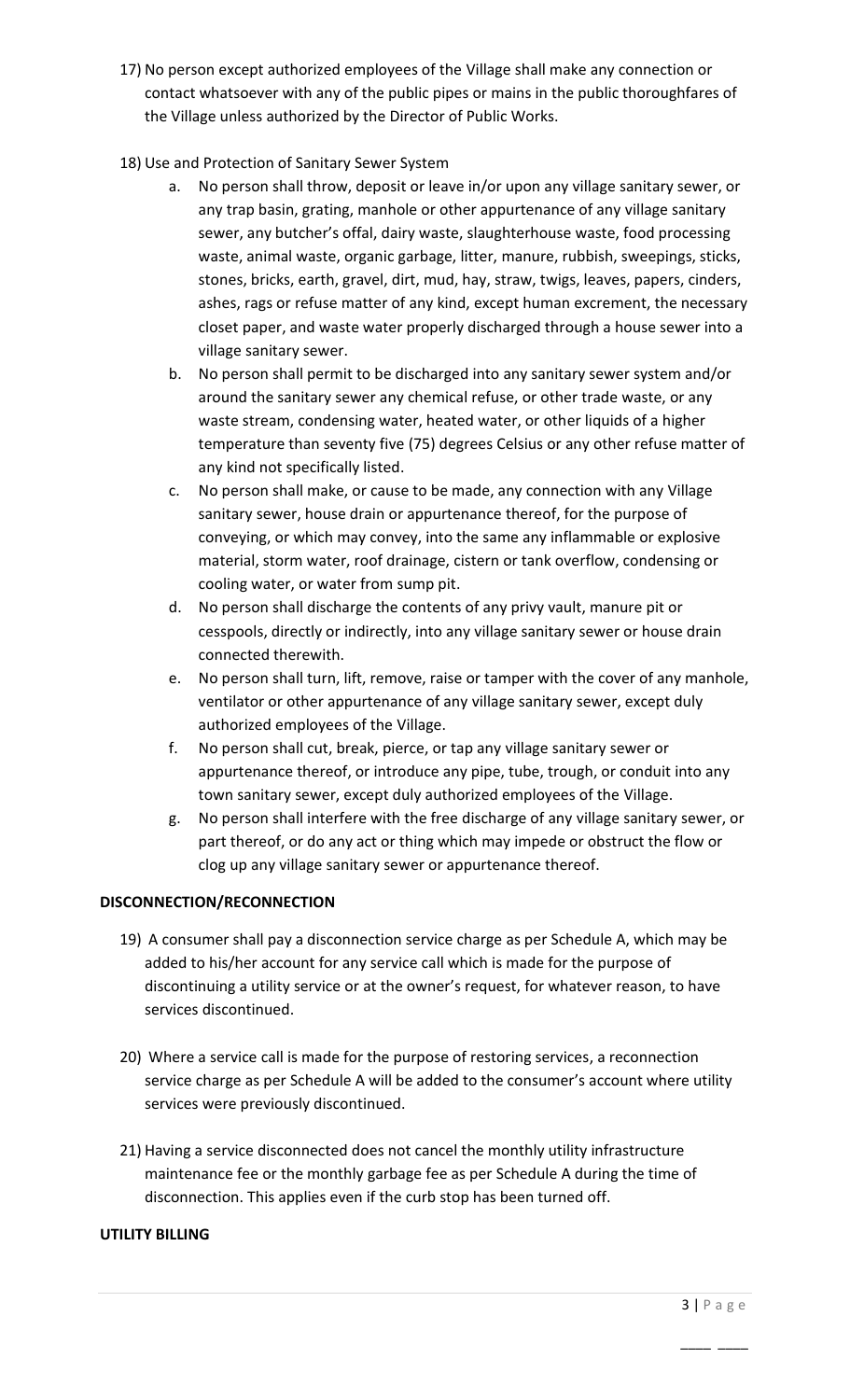- 22) At an interval to be determined by resolution of Council, the Village shall mail or deliver to each owner of properties receiving the above-mentioned services, a statement showing
	- a. Water charges calculated as per the rates set out in Schedule A
	- b. Sewer charges calculated as per rates set out in Schedule A;
	- c. Garbage charges calculated as per rates set out in Schedule A.
	- d. The statement shall clearly show the date by which payment is required, and the rates at which any penalty shall be applied.
- 23) Property owners opening a new utility account shall pay a security deposit prior to the commencement of utility services, as per Schedule A. After a period of one year of the customer's account being current at all times, a credit in the amount of the security deposit will be applied against the utility account.
- 24) All utility bills and other charges are deemed to have been received by the utility account customer, seven (7) days from the date of mailing from the Village Office. The failure to receive such notice does not relieve the Person from the charge or from the penalties duly imposed.
- 25) All water, sewer, and garbage accounts shall be due and payable on the last day of each month. Accounts not paid in full after that time shall be assessed a penalty of three and one half per cent (3.5%) per month on the amount remaining unpaid. Such penalties shall be added to and form part of the rates levied.
- 26) Residents whom are absent from their properties for an extended period of time, or whom move and leave an empty residence, shall be charged regular rates as set out in Schedule A. This applies even if water has been shut off at the curb stop.
- 27) In the event an account becomes delinquent for a period of 60 days, then either
	- a. The water may be turned off at the curb stop, after giving 7 days written notice to both occupant and owner. Notice shall be hand-delivered or mailed or,
	- b. For all property owners, in the event the utility account remains unpaid for 60 days or more, the unpaid charges for utility services will be added to the tax roll, as needed and a service charge will apply, as per Schedule A. As in accordance with Section 553(1) and amendments thereto. A letter shall be sent to the owner advising that the outstanding account is being transferred to the tax roll.
- 28) Property owners are responsible for all utility services delivered and all charges levied to a vacant or rented property for water, sewer, infrastructure fees and garbage services. Current and future renters are not eligible for utility services in their names living in a rental unit in the Village of Alliance.

READ a first time on this \_\_\_\_\_\_ day of \_\_\_\_\_\_\_\_\_\_, 2022. READ a second time on this day of the 2022.

READ a third and final time on this \_\_\_\_\_\_ day of \_\_\_\_\_\_\_\_\_, 2022.